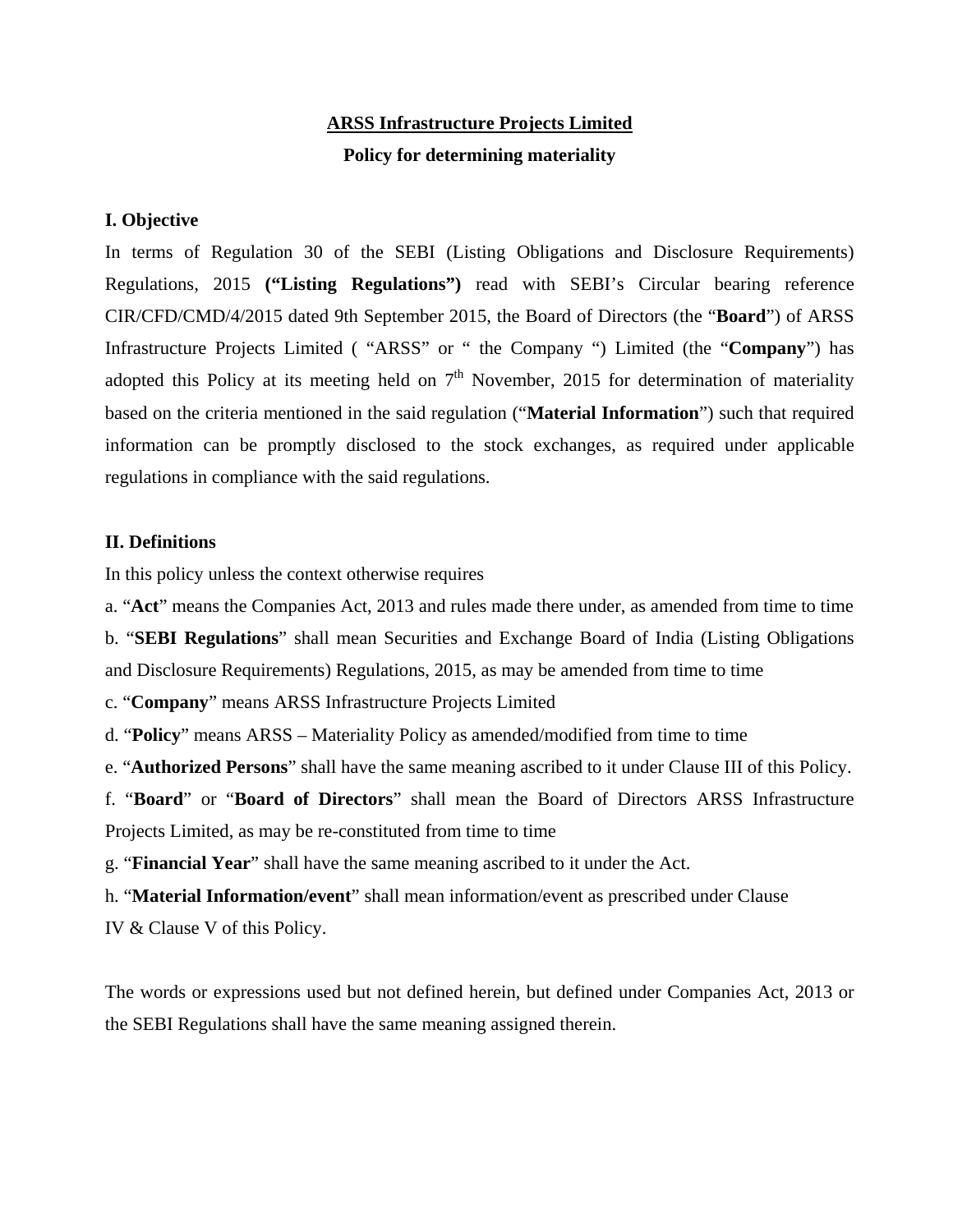#### **III. Authorized Persons**

1. The materiality or otherwise, of an information or event in terms of the SEBI Regulations will be determined jointly by any of the two i.e. the Chairman, Managing Director, Chief Executive Officer, Chief Financial Officer and Company Secretary of the Company ("Authorized Persons") in consultation with the concerned Department head, or the responsible Senior Management Personnel, as the case may be.

2. The authorized persons will also decide the appropriate period/stage at which disclosure is to be filed with the stock exchanges and details that may be filed.

### **IV. Guidelines for Materiality assessment**

- (a) The above mentioned authorised persons of the Company, shall be the authority to determine the materiality of any event/ information, classify it as a Material Information, decide the appropriate time, in compliance with the provisions of the Regulations, at which disclosure is to be submitted to the stock exchanges and the details that may be disclosed in the best interest of present and potential investors.
- (b) Certain information would be per se Material Information as per Para A of Part A of Schedule III of the Regulations.
- (c) Besides per se Material Information, an event/information, would be deemed as Material Information if is likely to have an impact of more than 10% on the gross turnover or revenues or total income or 20% of the net worth, whichever is lower, as per the last audited annual consolidated accounts of the Company; or
- (d) In some cases, inter-alia including disclosure of events specified in Para B of Part A of Schedule III of the Regulations, if the materiality thresholds as prescribed in clause 2(c) of this policy cannot be applied, the authorised persons, in such cases, shall frame their opinion on a case to case basis, based on specific facts and circumstances relating to the information/event.